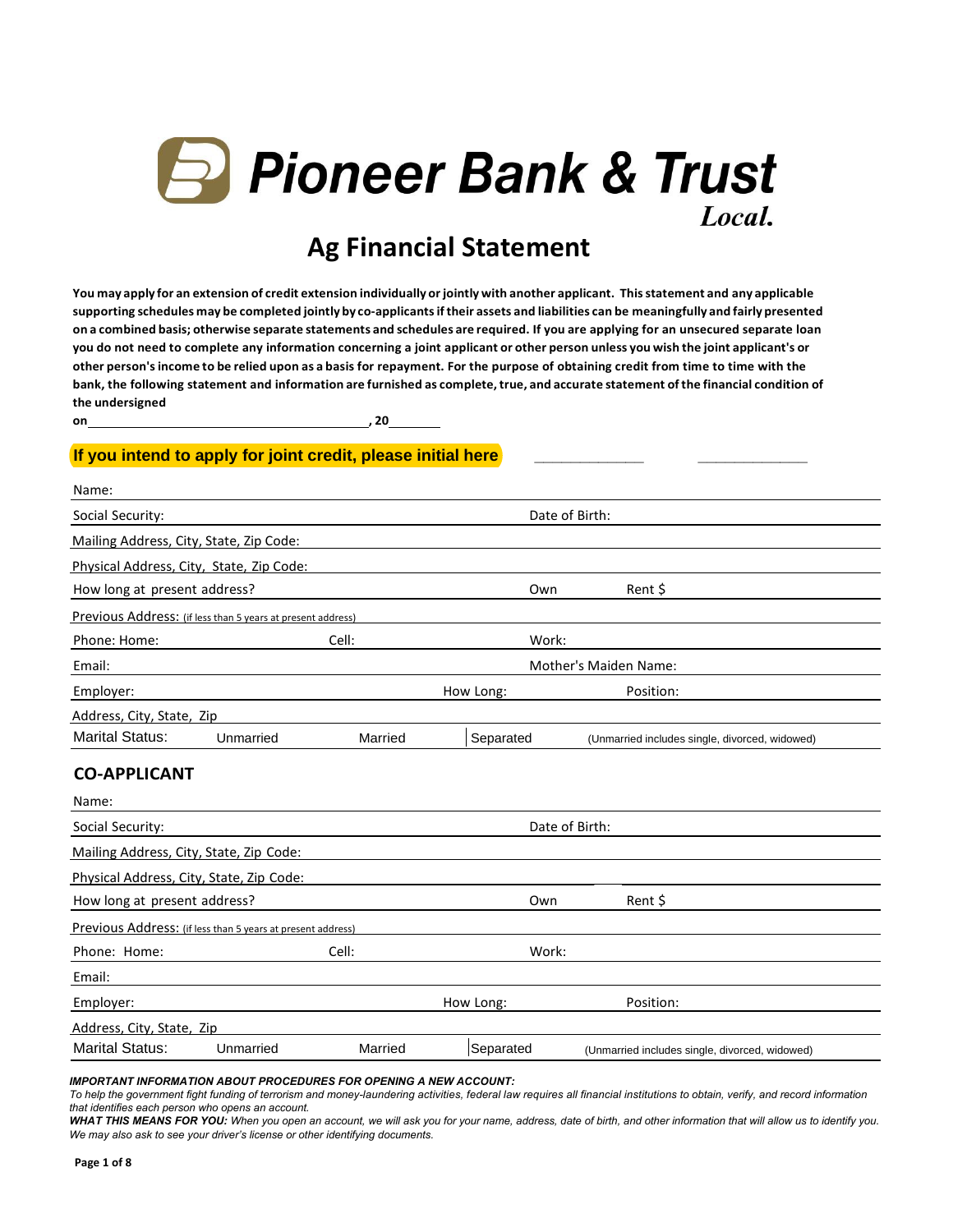#### **ASSETS & LIABILITIES**

| <b>CURRENT ASSETS</b>                                              | <b>AMOUNT</b> | <b>CURRENT LIABILITIES</b>                                       | <b>AMOUNT</b> |
|--------------------------------------------------------------------|---------------|------------------------------------------------------------------|---------------|
| Cash/Checking/Savings/CDs (SCHEDULE 1)                             | \$0\$         | Lease Payments Due Within 12 months (SCHEDULE 12)                | \$0\$         |
| Securities Owned (SCHEDULE 2)                                      | \$0           | Short Term Notes and Lines of Credit (SCHEDULE 13)               | \$0           |
| Life Insurance (SCHEDULE 3)                                        | \$0\$         | Accounts Payable (SCHEDULE 15)                                   | \$0\$         |
| Notes and Accounts Receivable Due Within 12<br>Months (SCHEDULE 4) | $5^{\circ}$   | Credit Cards (SCHEDULE 16)                                       | $5^{\circ}$   |
| Livestock Held for Sale (SCHEDULE 5)                               | $\bar{5}0$    | Taxes (Real Estate; Income Tax, Estimated Federal<br>Income Tax) | \$            |
| Crops or Feed on Hand (SCHEDULE 6)                                 | \$0           | <b>Other Current Liabilities (Describe)</b>                      |               |
| Prepaid Expenses and Supplies (SCHEDULE 7)                         | \$0\$         |                                                                  | \$            |
| <b>Other Current Assets (Describe)</b>                             |               |                                                                  | \$            |
|                                                                    | \$            |                                                                  | \$            |
|                                                                    | \$            |                                                                  | \$            |
|                                                                    | \$            |                                                                  | \$            |
|                                                                    | \$            |                                                                  | \$            |
|                                                                    | \$            |                                                                  | \$            |
|                                                                    | \$            |                                                                  | \$            |
|                                                                    | \$            |                                                                  | \$            |
|                                                                    | \$            |                                                                  | \$            |
| <b>TOTAL CURRENT ASSETS</b>                                        | \$0           | <b>TOTAL CURRENT LIABILITIES</b>                                 | \$0           |

| <b>INTERMEDIATE ASSETS</b>                                 | <b>AMOUNT</b>  | <b>INTERMEDIATE LIABILITIES</b>                  | <b>AMOUNT</b>  |
|------------------------------------------------------------|----------------|--------------------------------------------------|----------------|
| Machinery & Equipment (SCHEDULE 8)                         | 5 <sup>0</sup> | Installment Loans and Leases (SCHEDULE 14)       | 5 <sup>0</sup> |
| Titled Vehicles (SCHEDULE 9)                               | \$0            | <b>Other Intermediate Liabilities (Describe)</b> |                |
| Livestock Held for Breeding or Production<br>(SCHEDULE 10) | $\frac{1}{2}$  |                                                  | \$             |
| <b>Other Intermediate Assets (Describe)</b>                |                |                                                  | \$             |
|                                                            |                |                                                  |                |
|                                                            | \$             |                                                  |                |
|                                                            |                |                                                  | Ś              |
|                                                            |                |                                                  | \$             |
|                                                            |                |                                                  | \$             |
| <b>TOTAL INTERMEDIATE ASSETS \$0</b>                       |                | <b>TOTAL INTERMEDIATE LIABILITIES</b>            | \$0            |

| <b>LONG-TERM OR FIXED ASSETS</b>                | <b>AMOUNT</b> | <b>LONG-TERM OR FIXED LIABILITIES</b>         | <b>AMOUNT</b> |
|-------------------------------------------------|---------------|-----------------------------------------------|---------------|
| Retirement Plans (IRA 401k, etc.) (SCHEDULE 11) | \$0           | Mortgage on Real Estate (SCHEDULE 12)         | \$0           |
| Real Estate (SCHEDULE 12)                       | \$0           | <b>Other Long-term Liabilities (Describe)</b> |               |
| <b>Personal Property</b>                        |               |                                               |               |
| <b>Other Long-term Assets (Describe)</b>        |               |                                               |               |
|                                                 |               |                                               |               |
|                                                 |               |                                               |               |
|                                                 |               |                                               |               |
| <b>TOTAL LONG-TERM ASSETS   \$0</b>             |               | <b>TOTAL LONG-TERM LIABILITIES</b>            | \$0           |
|                                                 |               |                                               |               |
| <b>TOTAL ASSETS</b>                             | \$1,250,000   | <b>TOTAL LIABILITIES</b>                      | \$0           |

| <b>TOTAL ASSETS</b> | .250.000 | <b>IARIL</b><br>ומדרז                                  | \$0         |
|---------------------|----------|--------------------------------------------------------|-------------|
|                     |          | <b>NET WORTH</b> (total assets less total liabilities) | \$1.250.000 |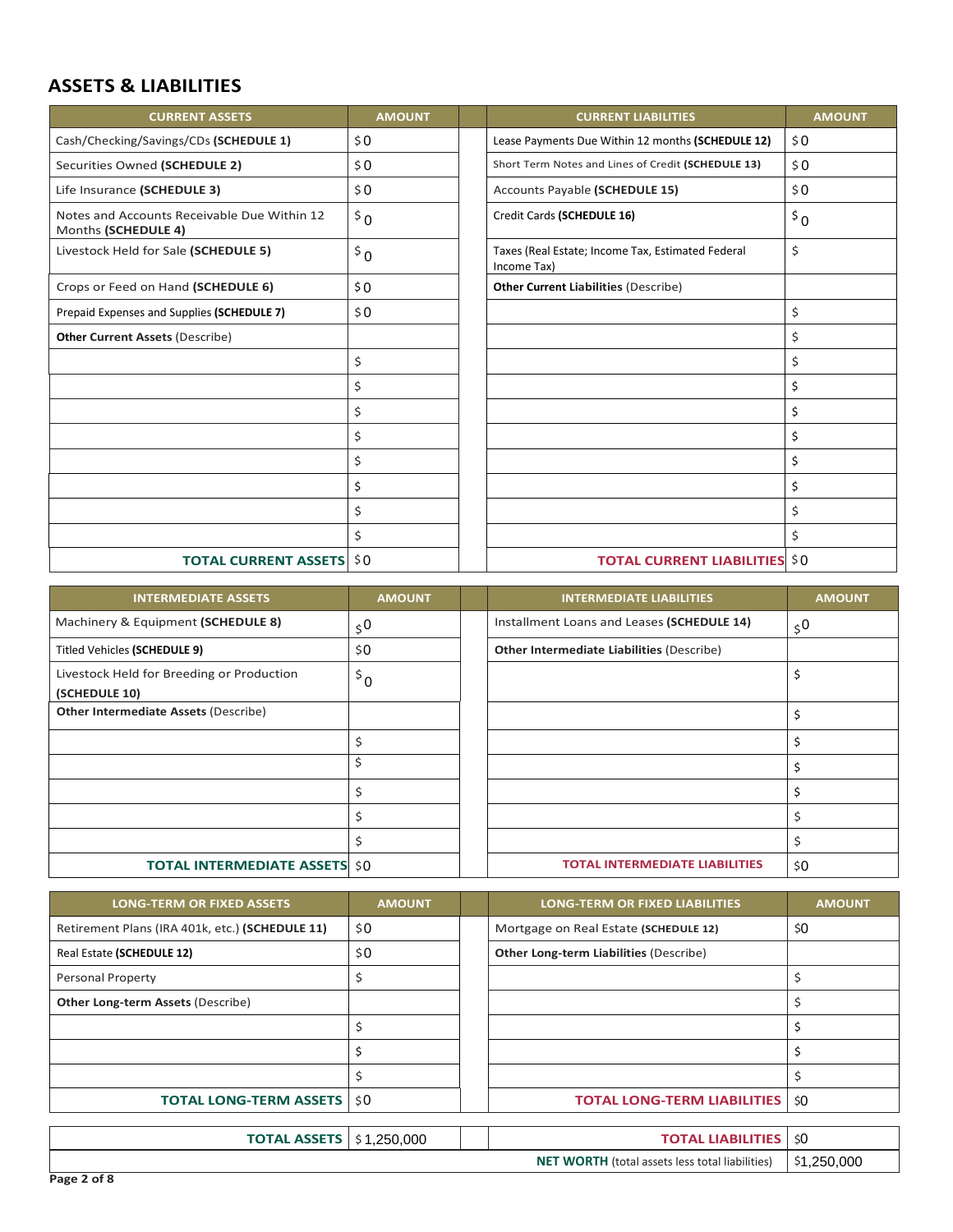### SCHEDULE 1 - Cash, Checking, Savings, CDs

| <b>NAME OF FINANCIAL INSTITUTION</b> | <b>TYPE OF ACCOUNT</b> | <b>NAME(S) ON ACCOUNT</b> | <b>ACCOUNT BALANCE</b> |
|--------------------------------------|------------------------|---------------------------|------------------------|
|                                      |                        |                           |                        |
|                                      |                        |                           |                        |
|                                      |                        |                           |                        |
|                                      |                        |                           |                        |
|                                      |                        |                           |                        |
|                                      |                        |                           |                        |
|                                      | TOTAL \$0              |                           |                        |

#### **SCHEDULE 2 - Securities Owned**

| <b>DESCRIPTION</b> | <b>NAME(S) ON ACCOUNT</b> | <b>LISTED OR</b><br><b>UNLISTED</b> | <b>CURRENT MARKET</b><br><b>VALUE</b> |
|--------------------|---------------------------|-------------------------------------|---------------------------------------|
|                    |                           |                                     |                                       |
|                    |                           |                                     |                                       |
|                    |                           |                                     | э                                     |
|                    |                           |                                     |                                       |
|                    |                           |                                     |                                       |
|                    |                           |                                     |                                       |
|                    |                           | <b>TOTAL</b>                        | $5^{\circ}$                           |

### **SCHEDULE 3 - Life Insurance**

| <b>INSURED</b> | <b>INSURANCE COMPANY</b> | <b>BENEFICIARY</b> | <b>FACE VALUE</b> | <b>CASH VALUE</b> |
|----------------|--------------------------|--------------------|-------------------|-------------------|
|                |                          |                    |                   |                   |
|                |                          |                    |                   |                   |
|                |                          |                    |                   |                   |
|                |                          |                    |                   |                   |
|                |                          |                    |                   |                   |
| TOTAL \$0      |                          |                    |                   |                   |

### **SCHEDULE 4 - Notes and Accounts Receivable**

| <b>NAME OF DEBTOR</b> | <b>COLLATERAL</b> | <b>REPAYMENT TERMS</b> | <b>MATURITY DATE</b> | <b>INTEREST</b><br><b>RATE</b> | <b>BALANCE</b> |
|-----------------------|-------------------|------------------------|----------------------|--------------------------------|----------------|
|                       |                   | per                    |                      | ℅                              |                |
|                       |                   | per                    |                      | %                              |                |
|                       |                   | per                    |                      | %                              |                |
|                       |                   | per                    |                      | %                              |                |
|                       |                   | per                    |                      | %                              |                |
|                       |                   | per                    |                      | %                              |                |
| <b>TOTAL</b>          |                   |                        |                      |                                |                |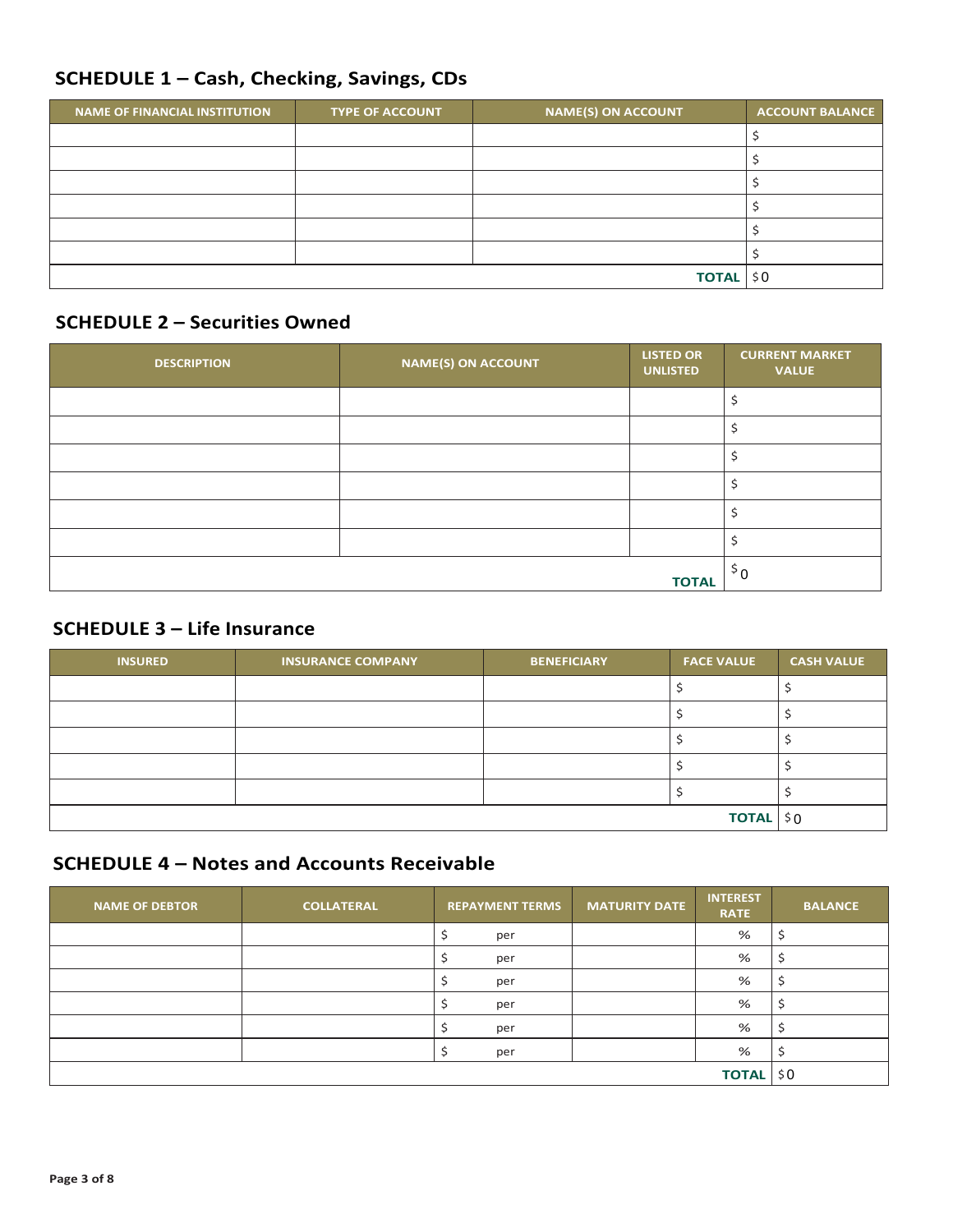# **SCHEDULE 5 – Livestock Held for Sale**

| <b>NO. HEAD</b> | <b>DESCRIPTION</b> | AVERAGE WEIGHT VALUE PER HEAD | <b>TOTAL VALUE</b> |
|-----------------|--------------------|-------------------------------|--------------------|
|                 |                    |                               | \$0                |
|                 |                    |                               | \$0                |
|                 |                    |                               | \$0                |
|                 |                    |                               | \$0                |
|                 |                    |                               | \$0                |
|                 |                    |                               | \$0                |
|                 |                    |                               | \$0                |
|                 |                    |                               | \$0                |
|                 |                    | TOTAL \$0                     |                    |

## **SCHEDULE 6 – Crops or Feed on Hand**

| <b>CROP OR FEED</b> | <b>AMOUNT ON HAND (BU. OR</b><br>TONS) | <b>MARKET VALUE</b> |
|---------------------|----------------------------------------|---------------------|
|                     |                                        | \$                  |
|                     |                                        | Ś                   |
|                     |                                        | \$                  |
|                     |                                        | Ś                   |
|                     |                                        | Ś                   |
|                     |                                        | \$                  |
|                     |                                        | Ś                   |
|                     |                                        |                     |
|                     | <b>TOTAL</b> $ \,\mathbf{\hat{s}}\,0$  |                     |

## **SCHEDULE 7 – Prepaid Expenses and Supplies**

| Prepaid Expenses and Supplies | <b>AMOUNT</b> |
|-------------------------------|---------------|
|                               |               |
|                               |               |
|                               |               |
|                               |               |
|                               |               |
| TOTAL \$0                     |               |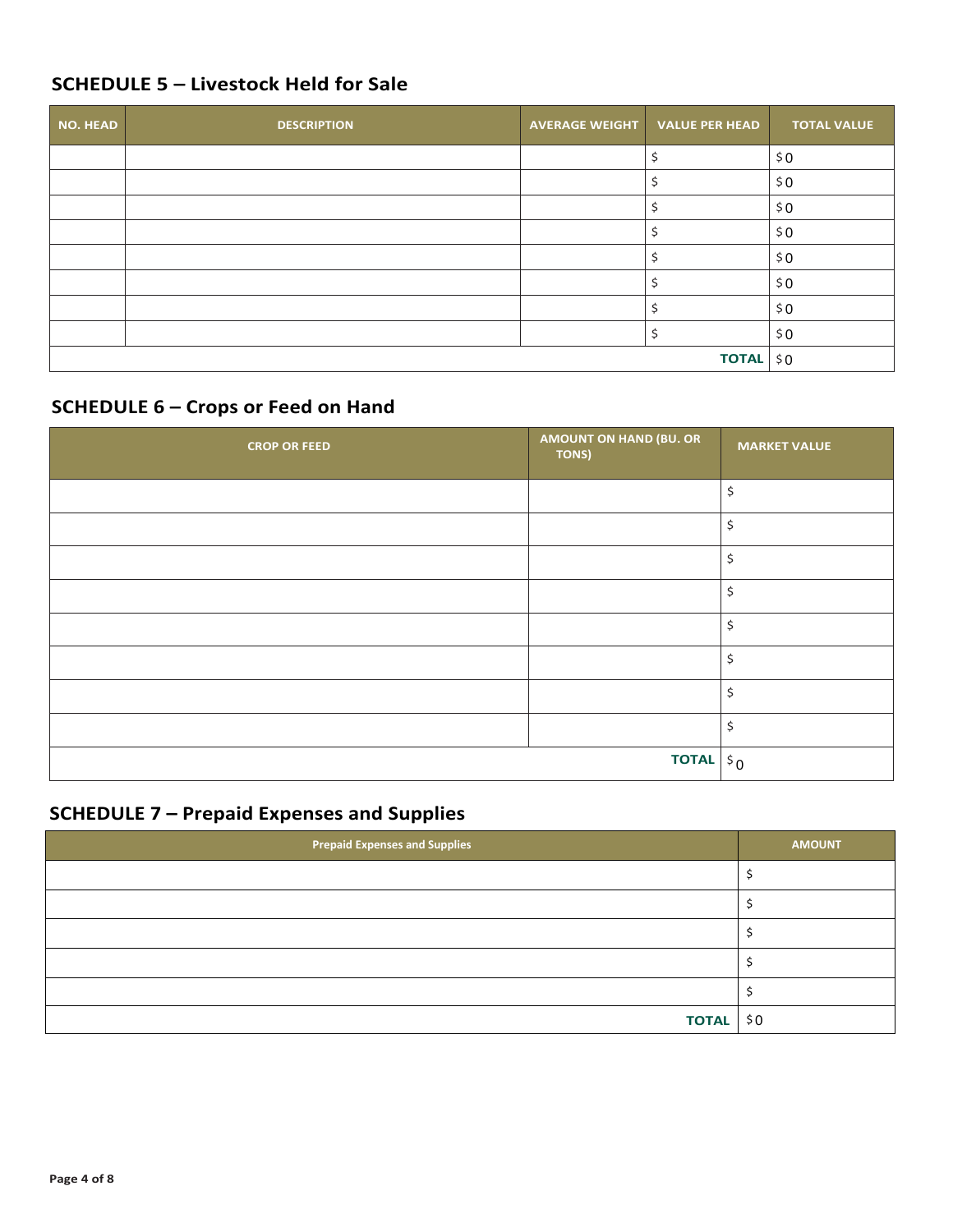| <b>MACHINERY AND EQUIPMENT</b> |             |                                     |                        |                              |                                |  |  |
|--------------------------------|-------------|-------------------------------------|------------------------|------------------------------|--------------------------------|--|--|
| QTY                            | <b>YEAR</b> | <b>DESCRIPTION (MAKE AND MODEL)</b> | SERIAL NO., VIN, OR ID | <b>LOAN</b>                  | <b>MARKET VALUE</b>            |  |  |
|                                |             |                                     |                        | $\bigcirc$ Yes $\bigcirc$ No | $\ddot{\varsigma}$             |  |  |
|                                |             |                                     |                        | $\bigcirc$ Yes $\bigcirc$ No | $\boldsymbol{\dot{\varsigma}}$ |  |  |
|                                |             |                                     |                        | $\bigcirc$ Yes $\bigcirc$ No | $\boldsymbol{\dot{\varsigma}}$ |  |  |
|                                |             |                                     |                        | $\bigcirc$ Yes $\bigcirc$ No | $\boldsymbol{\dot{\varsigma}}$ |  |  |
|                                |             |                                     |                        | $\bigcirc$ Yes $\bigcirc$ No | \$                             |  |  |
|                                |             |                                     |                        | $\bigcirc$ Yes $\bigcirc$ No | $\boldsymbol{\dot{\varsigma}}$ |  |  |
|                                |             |                                     |                        | $\bigcirc$ Yes $\bigcirc$ No | $\boldsymbol{\dot{\varsigma}}$ |  |  |
|                                |             |                                     |                        | $\bigcirc$ Yes $\bigcirc$ No | \$                             |  |  |
|                                |             |                                     |                        | $\bigcirc$ Yes $\bigcirc$ No | $\boldsymbol{\dot{\varsigma}}$ |  |  |
|                                |             |                                     |                        | $\bigcirc$ Yes $\bigcirc$ No | $\boldsymbol{\dot{\varsigma}}$ |  |  |
|                                |             |                                     |                        | $\bigcirc$ Yes $\bigcirc$ No | $\boldsymbol{\dot{\varsigma}}$ |  |  |
|                                |             |                                     |                        | $\bigcirc$ Yes $\bigcirc$ No | $\boldsymbol{\dot{\varsigma}}$ |  |  |
|                                |             |                                     |                        | $\bigcirc$ Yes $\bigcirc$ No | $\boldsymbol{\mathsf{S}}$      |  |  |
|                                |             |                                     |                        | $\bigcirc$ Yes $\bigcirc$ No | $\boldsymbol{\dot{\varsigma}}$ |  |  |
|                                |             |                                     |                        | $\bigcirc$ Yes $\bigcirc$ No | \$                             |  |  |
|                                |             |                                     |                        | $\bigcirc$ Yes $\bigcirc$ No | $\boldsymbol{\dot{\varsigma}}$ |  |  |
|                                |             |                                     |                        | $\bigcirc$ Yes $\bigcirc$ No | $\boldsymbol{\dot{\varsigma}}$ |  |  |
|                                |             |                                     |                        | $\bigcirc$ Yes $\bigcirc$ No | $\boldsymbol{\dot{\varsigma}}$ |  |  |
|                                |             |                                     |                        | $\bigcirc$ Yes $\bigcirc$ No | $\boldsymbol{\zeta}$           |  |  |
|                                |             |                                     |                        | $\bigcirc$ Yes $\bigcirc$ No | \$                             |  |  |
|                                |             |                                     |                        | <b>TOTAL</b>                 | \$<br>$\pmb{0}$                |  |  |

## **SCHEDULE 8 – Machinery and Equipment**

### **SCHEDULE 9- Titled Vehicles**

| <b>YEAR</b> | <b>DESCRIPTION (MAKE AND MODEL)</b> | SERIAL NO., VIN, OR ID | <b>LOAN</b>                  | <b>MARKET VALUE</b>            |
|-------------|-------------------------------------|------------------------|------------------------------|--------------------------------|
|             |                                     |                        | $\bigcirc$ Yes $\bigcirc$ No | $\boldsymbol{\dot{\varsigma}}$ |
|             |                                     |                        | $\bigcirc$ Yes $\bigcirc$ No | \$                             |
|             |                                     |                        | $\bigcirc$ Yes $\bigcirc$ No | \$                             |
|             |                                     |                        | $\bigcirc$ Yes $\bigcirc$ No | \$                             |
|             |                                     |                        | $\bigcirc$ Yes $\bigcirc$ No | \$                             |
|             |                                     |                        | $\bigcirc$ Yes $\bigcirc$ No | \$                             |
|             |                                     |                        | $\bigcirc$ Yes $\bigcirc$ No | \$                             |
|             |                                     |                        | $\bigcirc$ Yes $\bigcirc$ No | \$                             |
|             |                                     |                        | $\bigcirc$ Yes $\bigcirc$ No | $\boldsymbol{\zeta}$           |
|             |                                     |                        | $\bigcirc$ Yes $\bigcirc$ No | \$                             |
|             |                                     |                        | $\bigcirc$ Yes $\bigcirc$ No | $\boldsymbol{\zeta}$           |
|             |                                     |                        | $\bigcirc$ Yes $\bigcirc$ No | \$                             |
|             |                                     |                        | $\bigcirc$ Yes $\bigcirc$ No | \$                             |
|             |                                     |                        | <b>TOTAL</b>                 | \$0                            |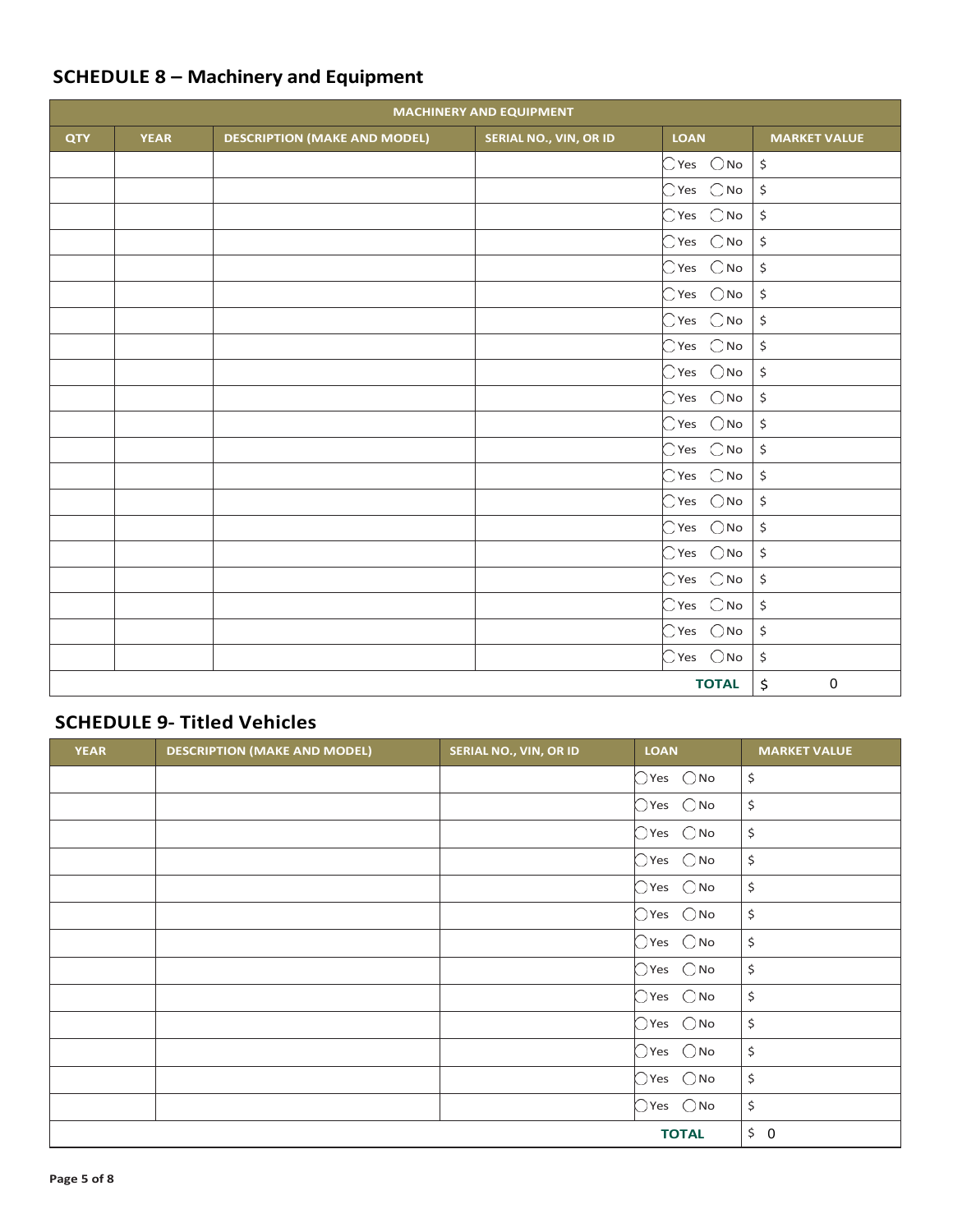# **SCHEDULE 10 – Livestock Held for Breeding or Production**

| <b>NO. HEAD</b> | <b>DESCRIPTION</b> | AVERAGE WEIGHT   VALUE PER HEAD |  | <b>TOTAL VALUE</b> |
|-----------------|--------------------|---------------------------------|--|--------------------|
|                 |                    |                                 |  | \$0                |
|                 |                    |                                 |  | \$0                |
|                 |                    |                                 |  | \$0                |
|                 |                    |                                 |  | \$0                |
|                 |                    |                                 |  | \$0                |
|                 |                    |                                 |  | \$0                |
|                 |                    |                                 |  | \$0                |
|                 |                    |                                 |  | \$0                |
|                 | <b>TOTAL</b>       | \$0                             |  |                    |

#### **SCHEDULE 11 – Retirement Accounts**

| <b>NAME OF FINANCIAL INSTITUTION</b> | <b>TYPE OF ACCOUNT</b> | <b>NAME(S) ON ACCOUNT</b> | <b>ACCOUNT BALANCE</b> |
|--------------------------------------|------------------------|---------------------------|------------------------|
|                                      |                        |                           |                        |
|                                      |                        |                           |                        |
|                                      |                        |                           |                        |
|                                      |                        |                           |                        |
|                                      |                        |                           |                        |
|                                      |                        |                           |                        |
|                                      |                        | <b>TOTAL</b>              | \$0                    |

### **SCHEDULE 12 – Real Estate (Homestead, Farm, and Other)**

|              |                            |             | <b>PURCHASE</b> | <b>MARKET</b>             |                        |                | <b>MATURITY</b>                                              | <b>TOTAL LOAN</b>    |
|--------------|----------------------------|-------------|-----------------|---------------------------|------------------------|----------------|--------------------------------------------------------------|----------------------|
| <b>ACRES</b> | <b>ADDRESS/DESCRIPTION</b> | <b>YEAR</b> | <b>PRICE</b>    | <b>VALUE</b>              | <b>MORTGAGE HOLDER</b> | <b>PAYMENT</b> | <b>DATE</b>                                                  | <b>BALANCE</b>       |
|              |                            |             | \$              | \$                        |                        | \$<br>per      |                                                              | \$                   |
|              |                            |             | \$              | \$                        |                        | \$<br>per      |                                                              | \$                   |
|              |                            |             | \$              | \$                        |                        | \$<br>per      |                                                              | $\boldsymbol{\zeta}$ |
|              |                            |             | \$              | \$                        |                        | \$<br>per      |                                                              | \$                   |
|              |                            |             | \$              | \$                        |                        | \$<br>per      |                                                              | \$                   |
|              |                            |             | \$              | \$                        |                        | \$<br>per      |                                                              | \$                   |
|              |                            |             | <b>TOTAL</b>    | \$0\$                     |                        |                | <b>TOTAL</b>                                                 | \$0\$                |
|              |                            |             |                 | <b>LEASED REAL ESTATE</b> |                        |                |                                                              |                      |
| <b>ACRES</b> | <b>ADDRESS/DESCRIPTION</b> |             |                 | <b>FROM WHOM</b>          |                        | <b>PAYMENT</b> | <b>LEASE TERM</b>                                            | <b>LEASE TOTAL</b>   |
|              |                            |             |                 |                           | \$                     | per            |                                                              | İ\$                  |
|              |                            |             |                 |                           | \$                     | per            |                                                              | ls.                  |
|              |                            |             |                 |                           | \$                     | per            |                                                              | k                    |
|              |                            |             |                 |                           | \$                     | per            |                                                              | k                    |
|              |                            |             |                 |                           |                        |                | <b>TOTAL</b> <sup><math>\frac{1}{2}</math><sub>0</sub></sup> |                      |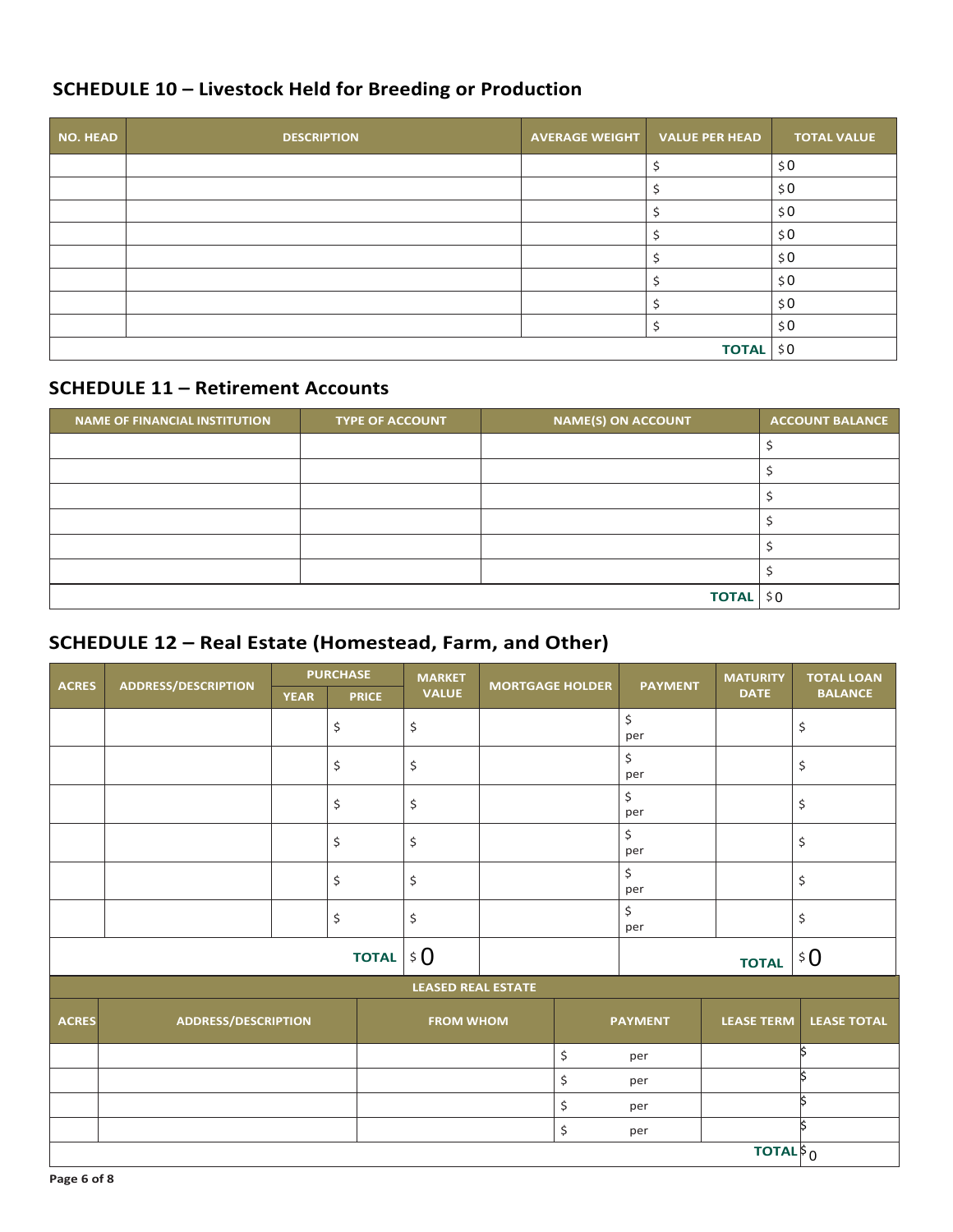### **SCHEDULE 13 - Short Term Notes and Lines of Credit**

| <b>TO WHOM PAYABLE</b> | <b>INTEREST</b><br><b>RATE</b> | <b>REPAYMENT TERMS</b> | <b>MATURITY DATE</b> | <b>COLLATERAL OR</b><br><b>UNSECURED</b> | <b>LOAN BALANCE</b> |
|------------------------|--------------------------------|------------------------|----------------------|------------------------------------------|---------------------|
|                        | %                              | \$<br>per              |                      |                                          |                     |
|                        | %                              | \$<br>per              |                      |                                          |                     |
|                        | %                              | \$<br>per              |                      |                                          |                     |
|                        | %                              | \$<br>per              |                      |                                          |                     |
|                        | %                              | \$<br>per              |                      |                                          |                     |
|                        | %                              | \$<br>per              |                      |                                          |                     |
|                        | %                              | \$<br>per              |                      |                                          |                     |
|                        | %                              | \$<br>per              |                      |                                          |                     |
|                        |                                |                        |                      | <b>TOTAL</b>                             | \$0                 |

### **SCHEDULE 14 - Installment Loans & Leases**

| <b>TO WHOM PAYABLE</b> | <b>INTEREST</b><br><b>RATE</b> | <b>REPAYMENT TERMS</b> | <b>MATURITY DATE</b> | <b>COLLATERAL OR</b><br><b>UNSECURED</b> | <b>LOAN BALANCE</b> |
|------------------------|--------------------------------|------------------------|----------------------|------------------------------------------|---------------------|
|                        | %                              | \$<br>per              |                      |                                          | \$                  |
|                        | %                              | \$<br>per              |                      |                                          | \$                  |
|                        | %                              | \$<br>per              |                      |                                          | \$                  |
|                        | %                              | \$<br>per              |                      |                                          | \$                  |
|                        | %                              | \$<br>per              |                      |                                          | \$                  |
|                        | %                              | \$<br>per              |                      |                                          | \$                  |
|                        | %                              | \$<br>per              |                      |                                          | \$                  |
|                        | %                              | \$<br>per              |                      |                                          | \$                  |
|                        |                                |                        |                      | <b>TOTAL</b>                             | \$0\$               |

### **SCHEDULE 15 - Accounts Payable**

| <b>ACCOUNT PAYABLE</b> | <b>AMOUNT</b> |
|------------------------|---------------|
|                        | ς             |
|                        |               |
|                        |               |
|                        |               |
|                        |               |
|                        |               |
|                        |               |
|                        |               |
| <b>TOTAL</b>           | \$0           |